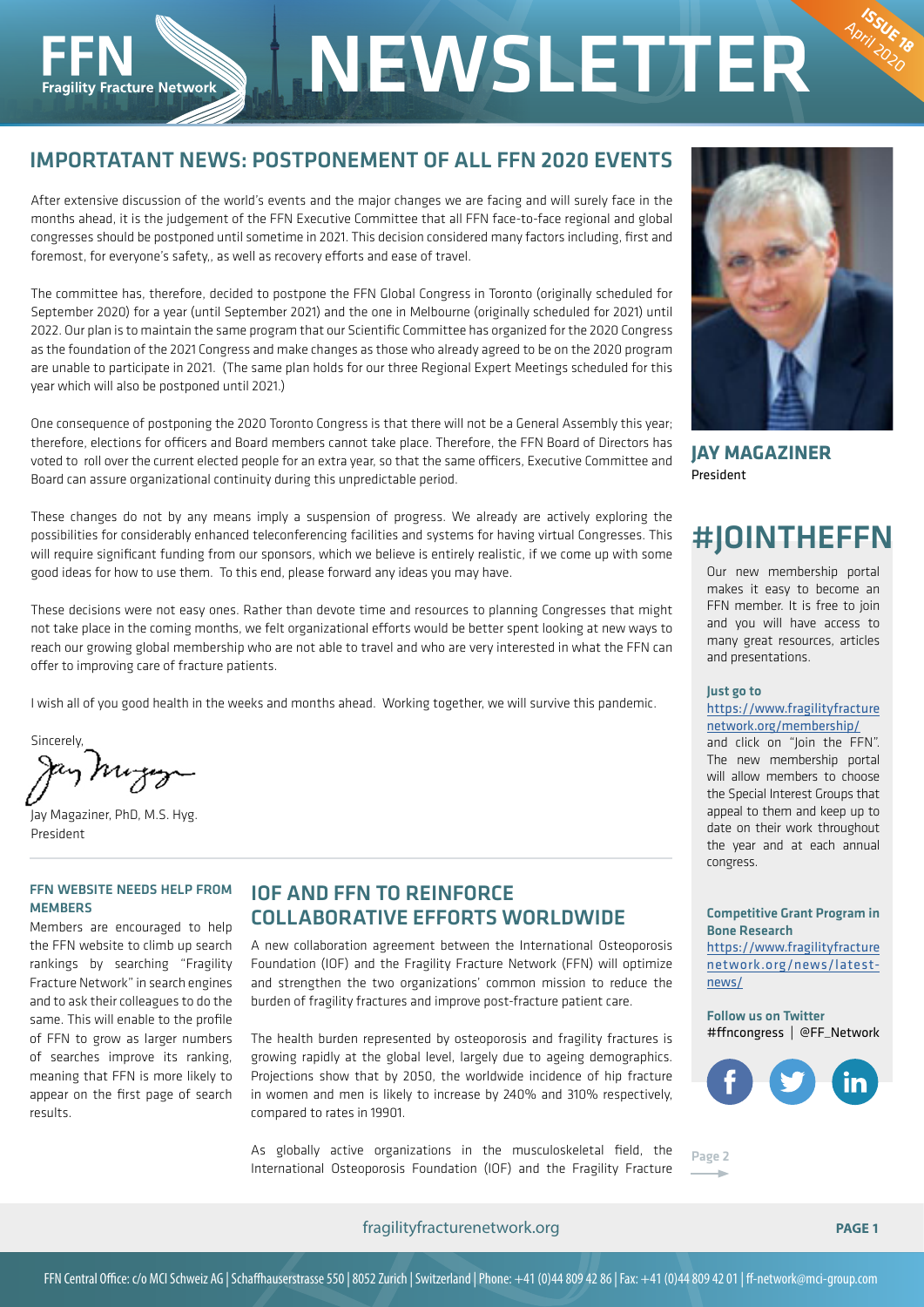# **NEWSLETTER**

Network (FFN) have complementary visions and missions dedicated to reducing the fragility fracture burden for the benefit of patients and healthcare systems worldwide. The IOF-FFN agreement sets the framework for greater collaboration, joint opportunities, and optimization of resources in areas such as advocacy, education, healthcare professional outreach, conferences and workshops, research, as well as mutual endorsement of flagship operations.

An excellent example of past collaboration is the 2018 Global Call to Action2, coordinated by FFN, which was endorsed by IOF with a total of 81 global, regional and national organisations in the fields of geriatrics/internal medicine, orthopaedics, osteoporosis/metabolic bone disease, nursing, rehabilitation and rheumatology. Together, the organizations called for a systematic approach to fragility fracture care with the goal of restoring function and preventing subsequent fractures.

Professor Cyrus Cooper, president of IOF, stated: "Currently patient outcomes are poor with significant mortality and morbidity. Unless action is taken, the projected increase in healthcare costs will be unsustainable for most healthcare systems. Through our respective targeted initiatives, complementary expertise, and increased collaboration, IOF and FFN will work to drive much-needed change on behalf of patients worldwide."

IOF CEO Dr Philippe Halbout added: "Both IOF and FFN recognize the need for impactful advocacy at the policy level, and greater healthcare professional education and training in focus areas such as secondary fracture prevention and post-fracture care. We hope to capitalize on our respective strengths and benefit from synergies to amplify our outreach and effectiveness."

Professor Jay S. Magaziner, president of FFN, stated: "The bone field is facing impactful new challenges that require the optimisation of resources, the creation of synergies and the mutual cooperative efforts of our respective organizations. FFN's mission is to optimise globally the multidisciplinary management of the patient with a fragility fracture, including secondary prevention, with a strong focus on strengthening the links between orthopaedic surgery, geriatric medicine and other disciplines such as anesthesiology, nursing and physiotherapy involved in acute fracture management and long-term efforts to optimize recovery in function . We look forward to working collaboratively with IOF as we strive to improve the management of fragility fractures, prevent secondary fractures, and restore functional abilities and quality of life following fracture."

1. Cooper C, Campion G, Melton LJ 3rd. Hip fractures in the elderly: A World-wide Projection. Osteoporos Int. 1992 Nov;2(6):285-9.

2. Dreinhöfer KE, Mitchell PJ, Bégué T, et al. A global call to action to improve the care of people with fragility fractures. Injury. 2018 Aug;49(8):1393-1397.

## ABOUT THE IOF

The International Osteoporosis Foundation (IOF) is the world's largest nongovernmental organization dedicated to the prevention, diagnosis and treatment of osteoporosis and related musculoskeletal diseases. IOF members, including committees of scientific researchers as well as 260 patient, medical and research societies in 100 nations, work together to make fracture prevention and healthy mobility a worldwide heath care priority. www.iofbonehealth.org @iofbonehealth

www.worldosteoporosisday.org www.capturethefracture.org

# ABOUT THE FFN

The Fragility Fracture Network (FFN) is a global organisation, which was founded in order to create a multidisciplinary network of experts for improving treatment and secondary prevention of fragility fractures. The primary focus of FFN is to turn the Global Call to Action into Actual Action. FFN believes that this will be achieved by formation of national alliances between relevant professional associations to persuade politicians and promote best practice among colleagues. National FFNs will catalyse formation of such alliances. www.fragilityfracturenetwork.org @FF\_Network

April 2020

## FFN GLOBAL CALL TO ACTION

The publication of a Global Call to Action (CtA) to improve the care of people with fragility fractures in 2018 has now been endorsed by 125 leading organisations from around the world, covering the fields of medicine and nursing for older people, orthopaedic surgery, osteoporosis and metabolic bone disease, physiotherapy, rehabilitation medicine and rheumatology. Further information about the Global CtA can be found at:

https://www.fragilityfracturenetwork.org/cta/ and was published in the journal Injury in 2018 https://doi.org/10.1016/j.injury.2018.06.032

# **FFN REGIONAL NEWS**

# FFN ASIA PACIFIC REGION

Because of its rapidly ageing population, the Asia Pacific region will see a pandemic of hip fractures and other fragility fractures in the next few decades. The global call to action mentioned above offers a way to meet this challenge, through a combination of:

• preventing as many fractures as possible by secondary prevention after every fragility fracture

• treating those that do occur in the best and most cost-effective way, through multidisciplinary co-management, in both the perioperative and rehabilitation phases

• creating multidisciplinary national alliances that can bring about the necessary changes in healthcare policy to facilitate these actions

Fourteen National FFNs are established around the world, including 8 in the Asia Pacific region in the following countries: China, India, Japan, Korea, Malaysia, Nepal, Philippines and Thailand.

# FFN UK WEBSITE NOW LIVE

The FFN is a global organisation, which was founded in order to create a multidisciplinary network of experts for improving treatment and secondary prevention of fragility fractures. The FFN believes that useful policy change can only happen at a national level and multidisciplinary national coalitions are the most effective way to achieve this. FFN UK was, therefore, created in 2019 founded on the aims of Global FFN. Further information is available via the FFN UK Website: http://www.ffnuk.org.uk/

fragilityfracturenetwork.org **PAGE 2**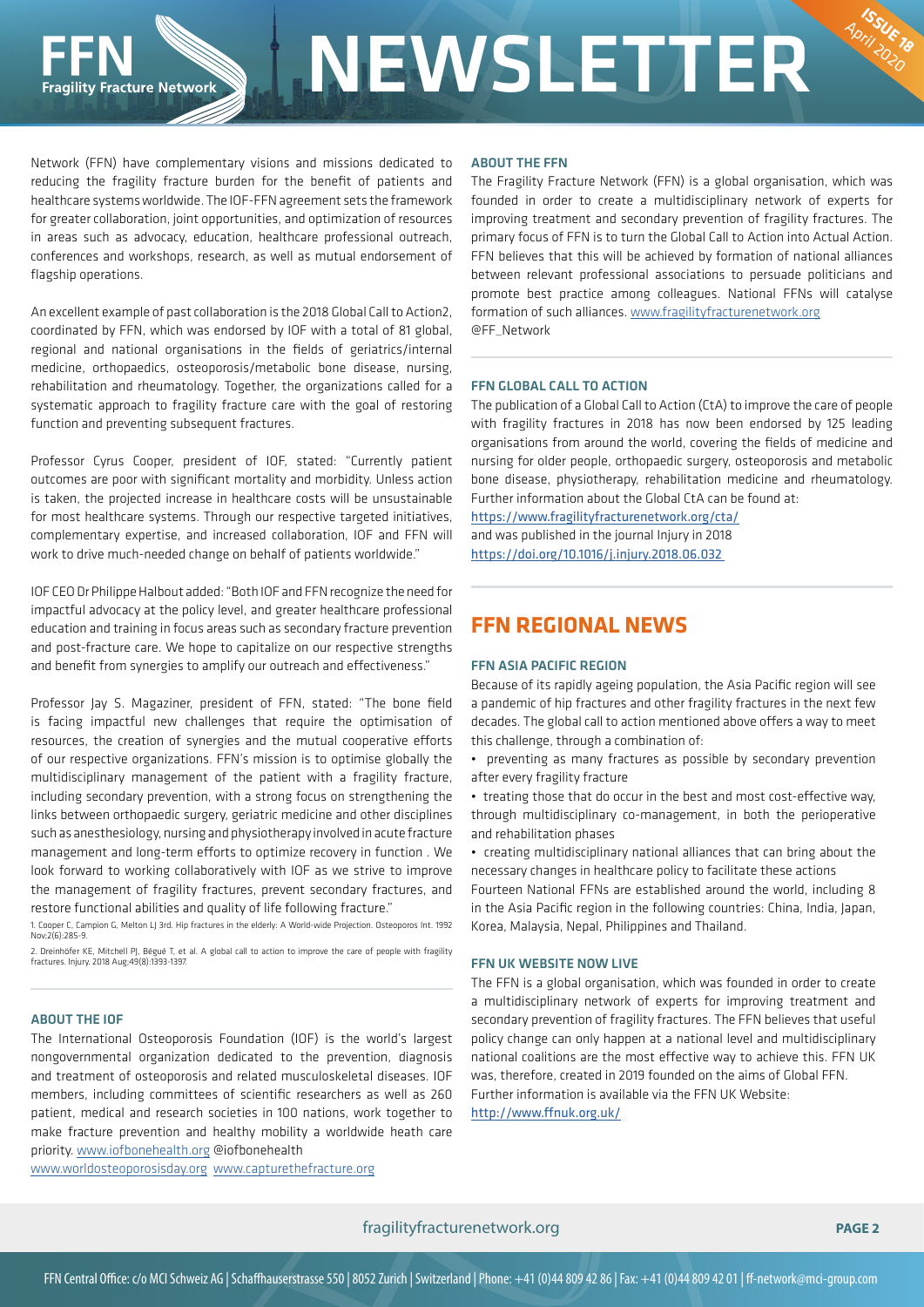# CTA TOOLKITS

FFN is about to commence the development toolkits to help members to implement the global call to action. These will be published in mid-2020. In the meantime, 'Osteoporosis and fragility fractures: a policy toolkit – a comprehensive resource for European policymakers' was launched in February 2020 by The Health Policy Partnership (HPP). The toolkit provides an overview of the scale of the osteoporosis and fragility fracture challenge facing European societies today and offers policymakers concrete options for improving prevention, care and support in key areas. It also includes country profiles which explore the osteoporosis and fragility fracture policy environment in 10 countries: Belgium, Finland, France, Germany, Ireland, Italy, The Netherlands, Romania, Spain and the UK. The toolkit was developed under the careful guidance of a multi-disciplinary group of experts from across Europe who were instrumental in framing the research and shaping the content of the document. This included representatives of the FFN and International Osteoporosis Foundation, in addition to several former members of the European and national parliaments, among many others. The work was initiated and funded by Amgen (Europe) GmbH. https://www.healthpolicypartnership.com/project/osteoporosis-andfragility-fractures/



# **FFN EDUCATION NEWS**

# FRAGILITY FRACTURE NURSING EDUCATION PROJECT CONTINUES TO **EXPAND**

The Fragility Fracture Nursing Education Project that began in 2017 continues to gather pace with courses taking place as far afield as China and Portugal. In the first few months of this year courses will be taking place in three different Portuguese cities to ensure availability of the programme across the country.

The book that supports the programme "Fragility Fracture Nursing" (Published by Springer) is available as a free eBook at: https://link. springer.com/book/10.1007%2F978-3-319-76681-2 The book has now been downloaded more than 136,000 times since its publication in 2018. It has been translated into Chinese and Greek.



**PUBLICATION WATCH** NATIONAL HIP FRACTURE AUDIT REPORTS

NOW AVAILABLE IN ENGLISH

April 2020

# **FORTHCOMING EVENTS**

All FFN face-to-face regional and global congresses and other meetings have been postponed until sometime in 2021. Information will be posted on the FFN website once further decisions have been made www.fragilityfracturenetwork.org.





# fragilityfracturenetwork.org **PAGE 3**